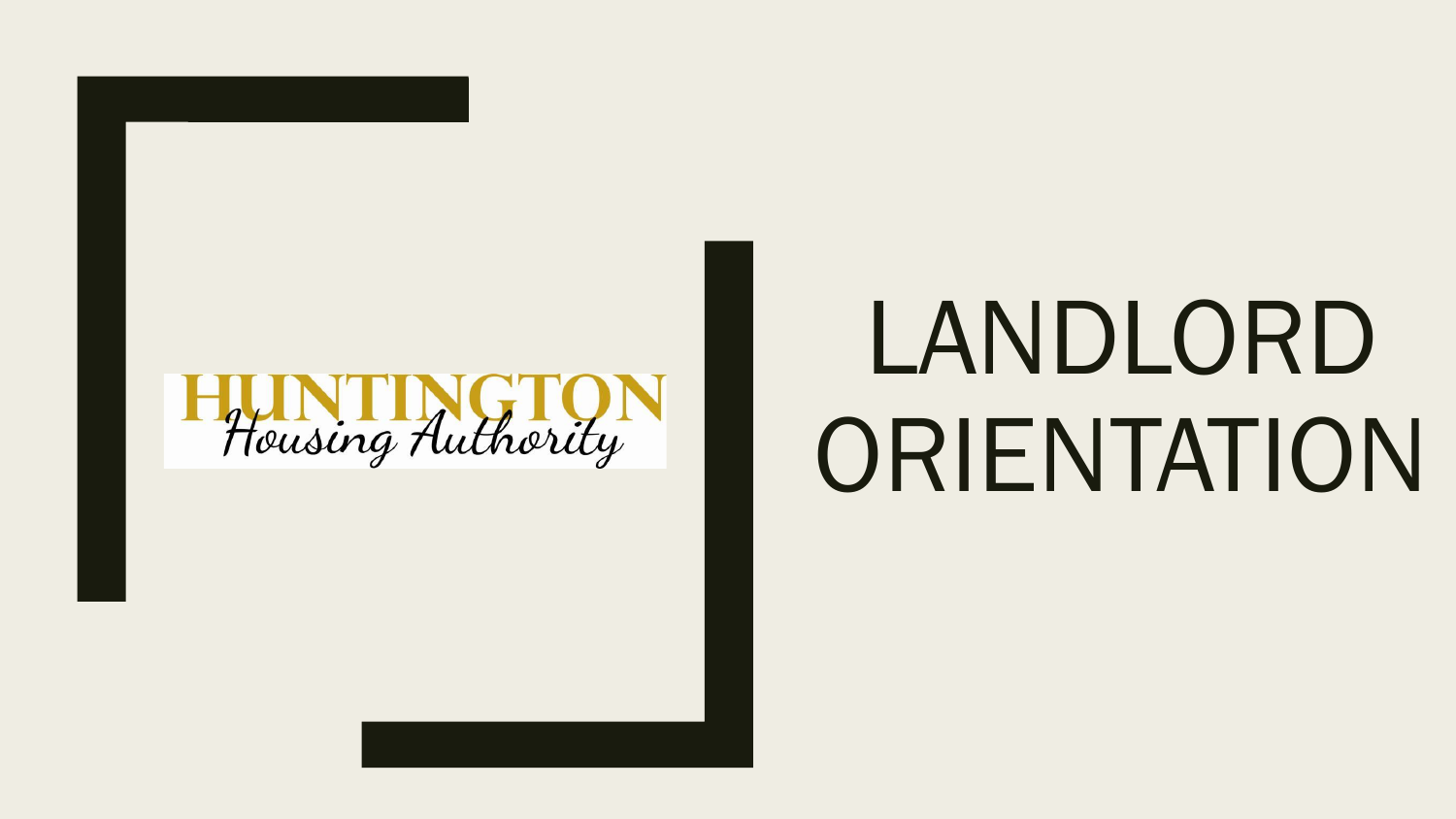### WELCOME

MISSION STATEMENT

Our aim is to ensure safe, decent, and affordable housing; create opportunities for residents' self-sufficiency and economic independence; and assure fiscal integrity by all program participants.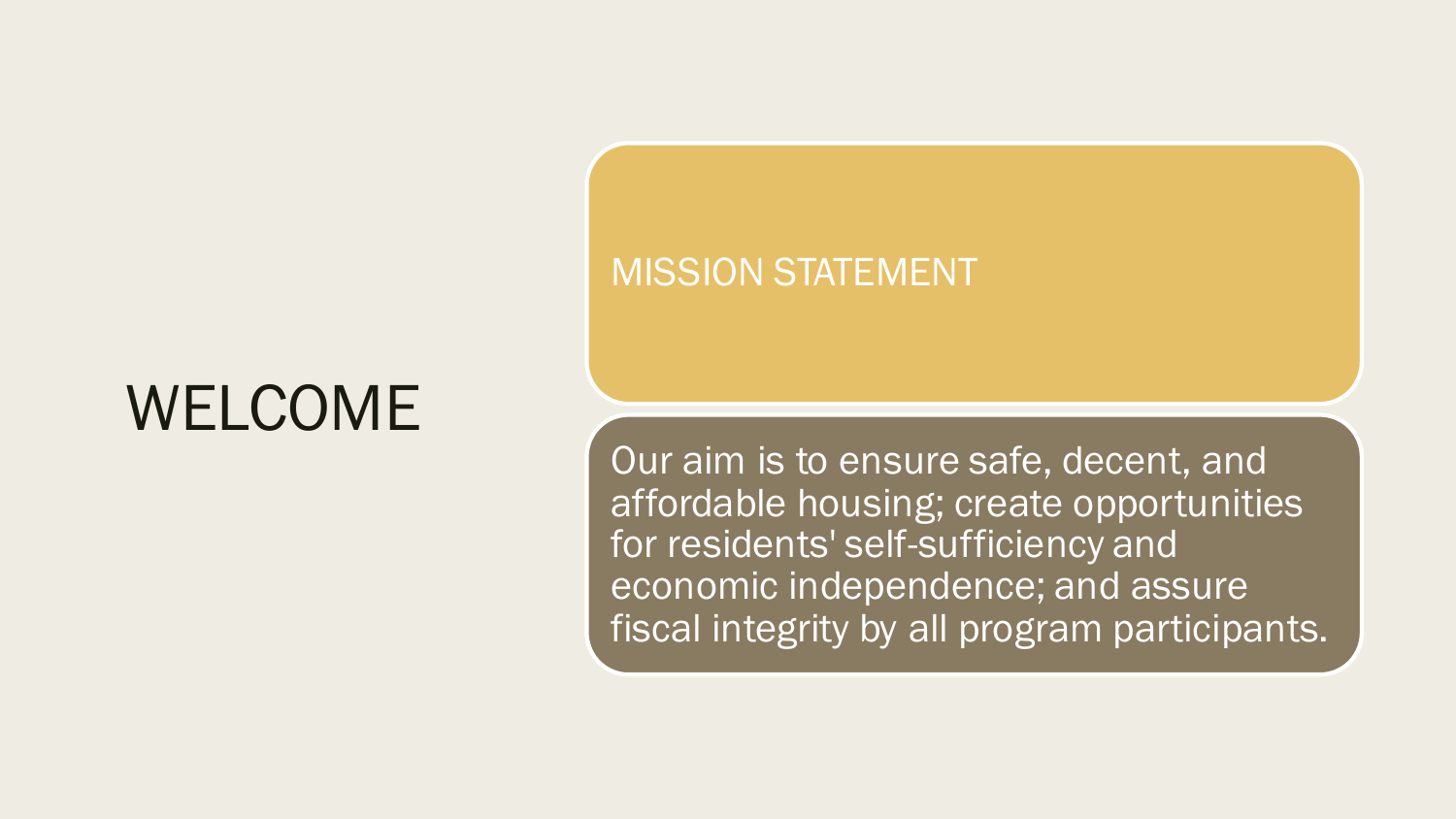### **TOPICS**

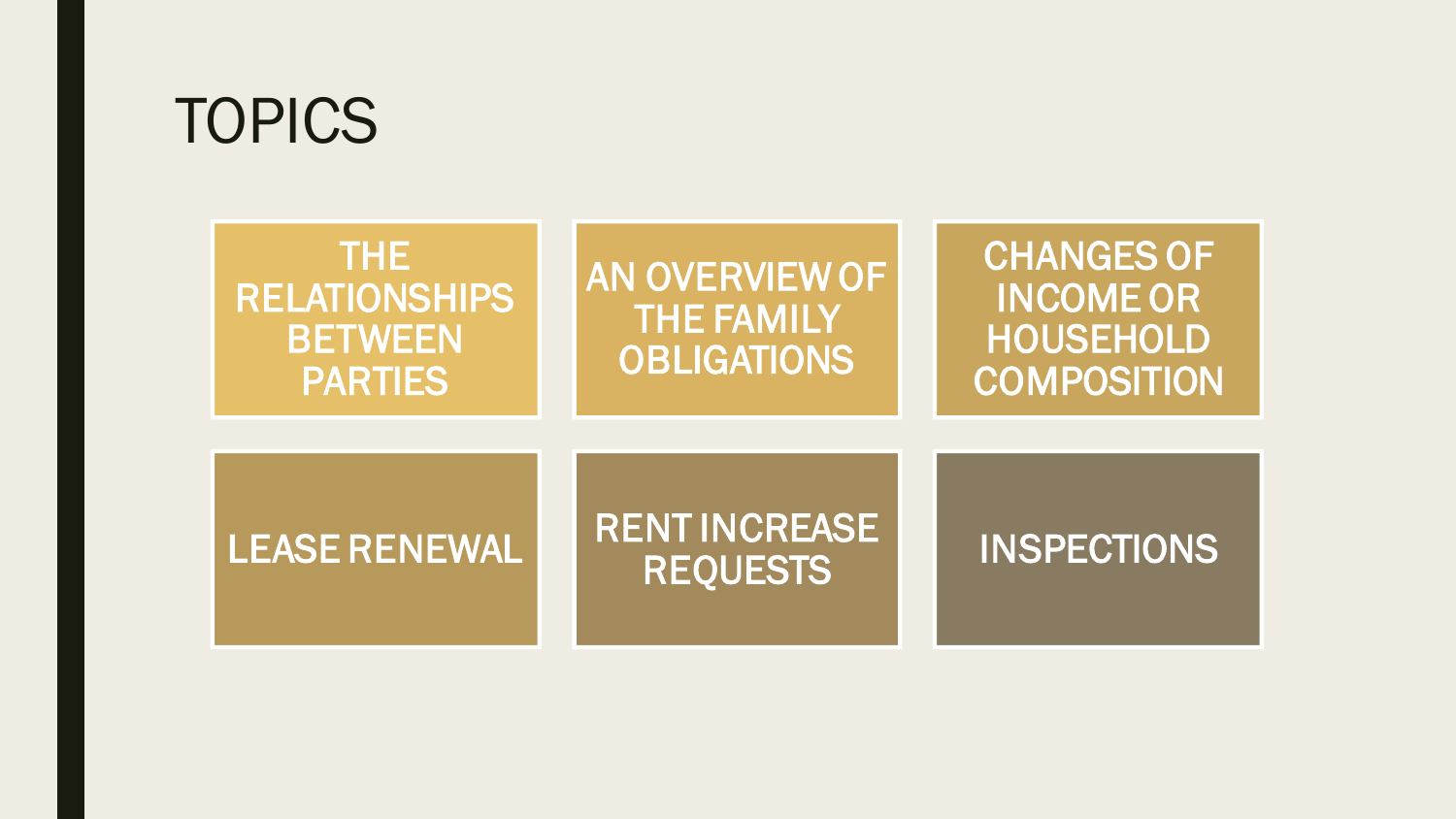HOUSING ASSISTANCE PAYMENT (HAP) **CONTRACT** PROCESS

THIS PRESENTATION WAS CREATED FOR LANDLORDS WHO ARE READY TO SIGN A HAP CONTRACT, HOWEVER, IF YOU ARE NOT YET AT THAT STAGE IN THE PROCESS YOU WILL STILL FIND VALUABLE PROGRAM INFORMATION TO ASSIST YOU.

### ■ SELECT A TENANT

- SUBMIT THE REQUEST FOR TENANCY APPROVAL, ALSO KNOWN AS MOVING PAPERS
- PASS HOUSING QUALITY STANDARDS INSPECTION (HQS)
- CONTRACT AND LEASE CAN NOW BE SIGNED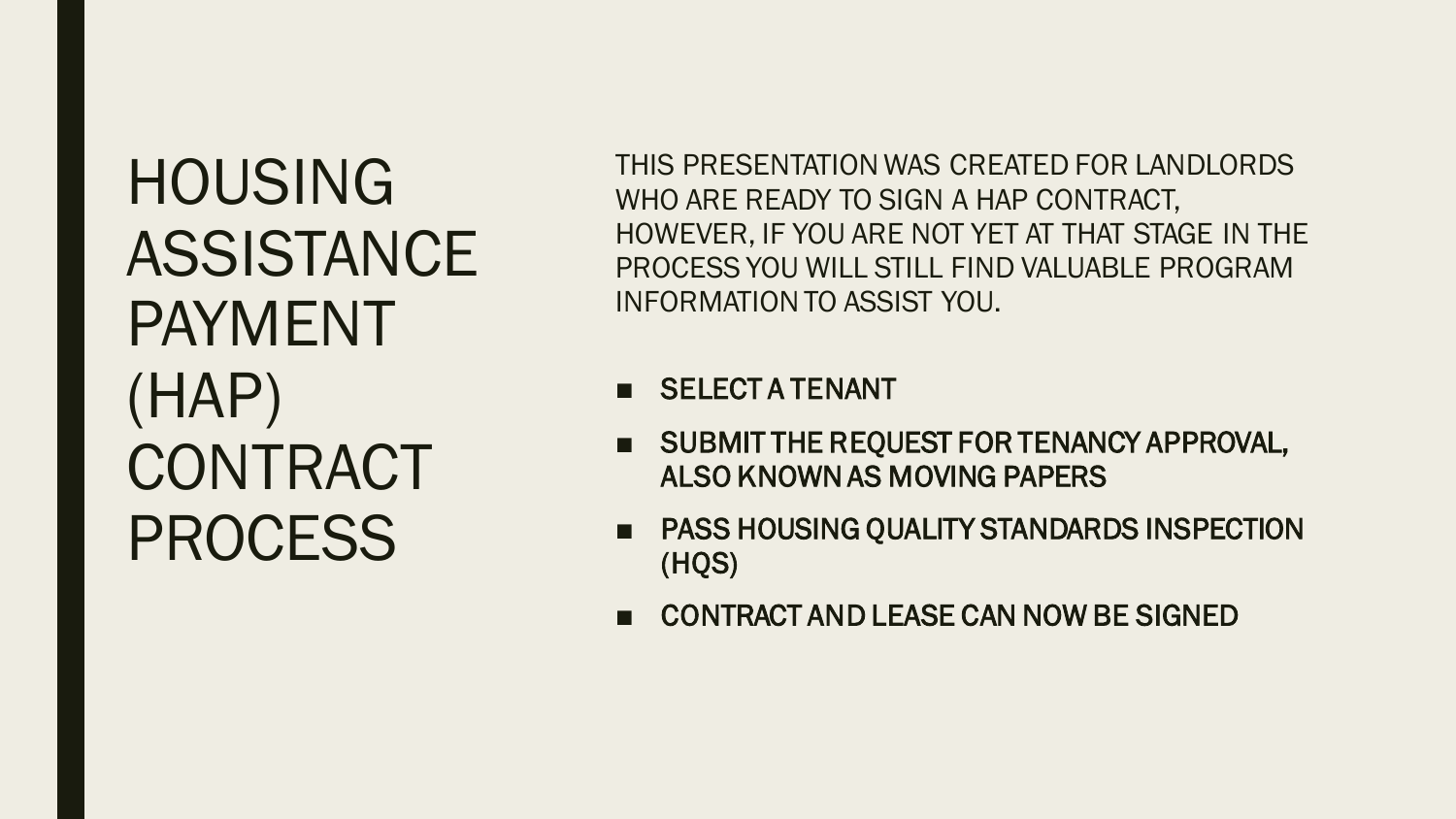### THE HOUSING ASSISTANCE PAYMENT (HAP) CONTRACT

### ■ THE HAP CONTRACT INCLUDES:

- THE TENANT'S NAME
- THE UNIT ADDRESS
- THE HOUSEHOLD MEMBERS
- THE EFFECTIVE DATES
- THE CONTRACT RENT
- THE TENANT PORTION OF THE RENT
- THE HOUSING ASSISTANCE PAYMENT

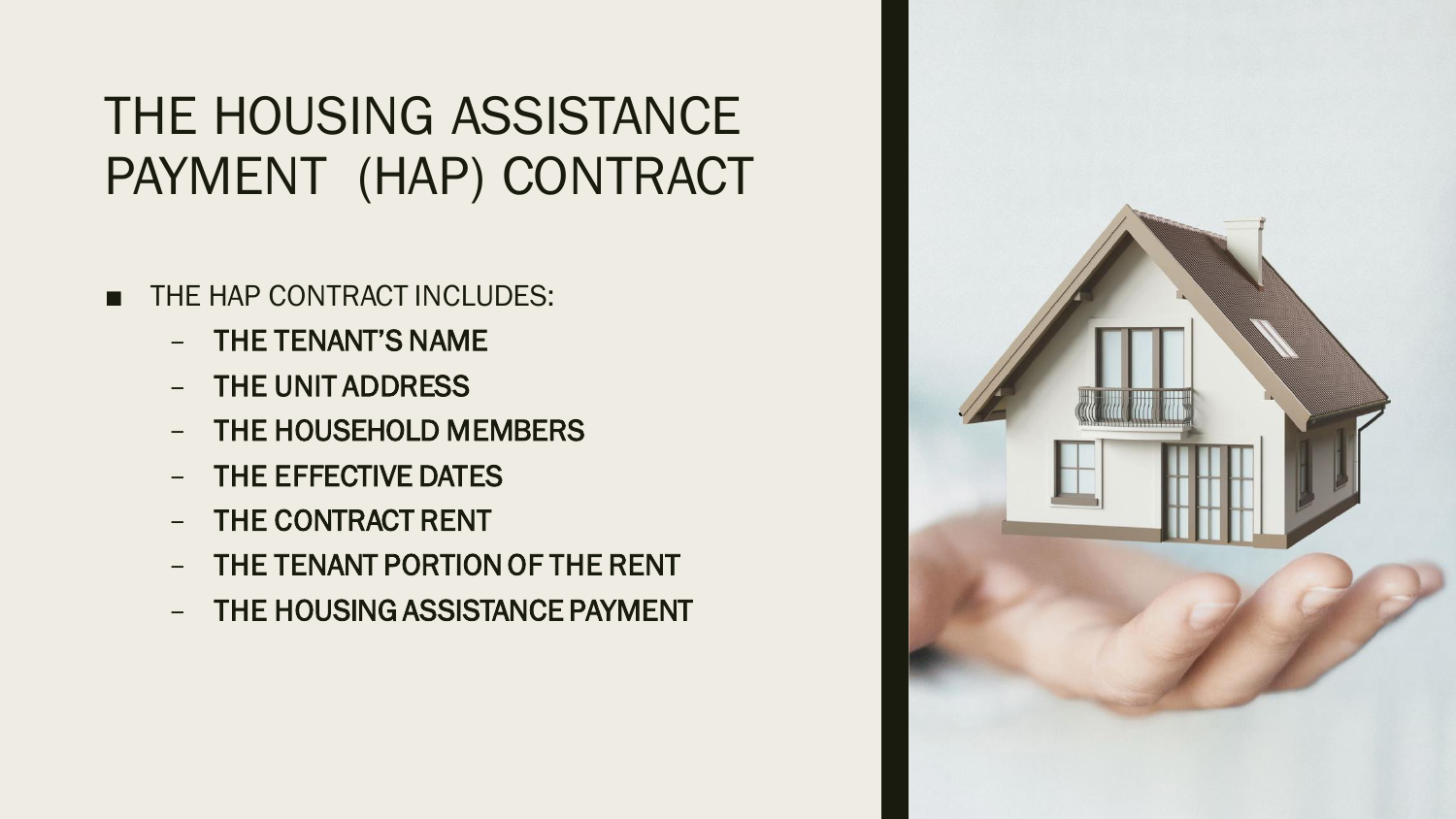### RELATIONSHIP

- THE HAP CONTRACT IS BETWEEN THE LANDLORD AND THE HOUSING AUTHORITY.
- THE TENANT IS NOT REQUIRED TO SIGN THIS FORM.
- THE LEASE IS BETW EEN THE LANDLORD AND THE TENANT. THE HOUSING AUTHORITY IS NOT A PARTY TO THE LEASE.
- **THE FAMILY SIGNS THE FAMILY** OBLIGATIONS TO PARTICIPATE IN THE PROGRAM. THE FAMILY SIGNS THIS FORM TO ACKNOWLEDGE AN UNDERSTANDING OF PROGRAM RULES.

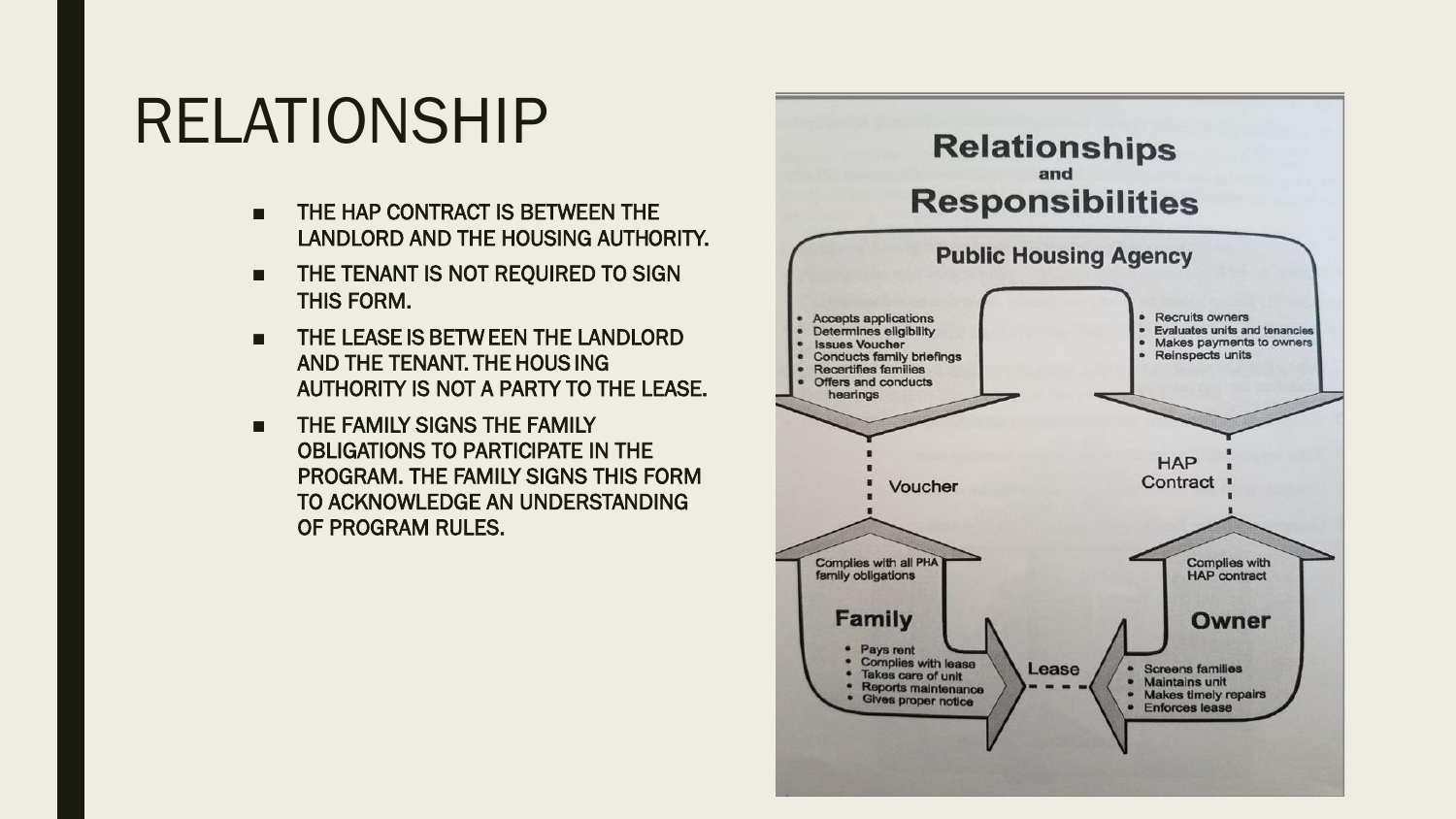### OBLIGATIONS OF THE FAMILY

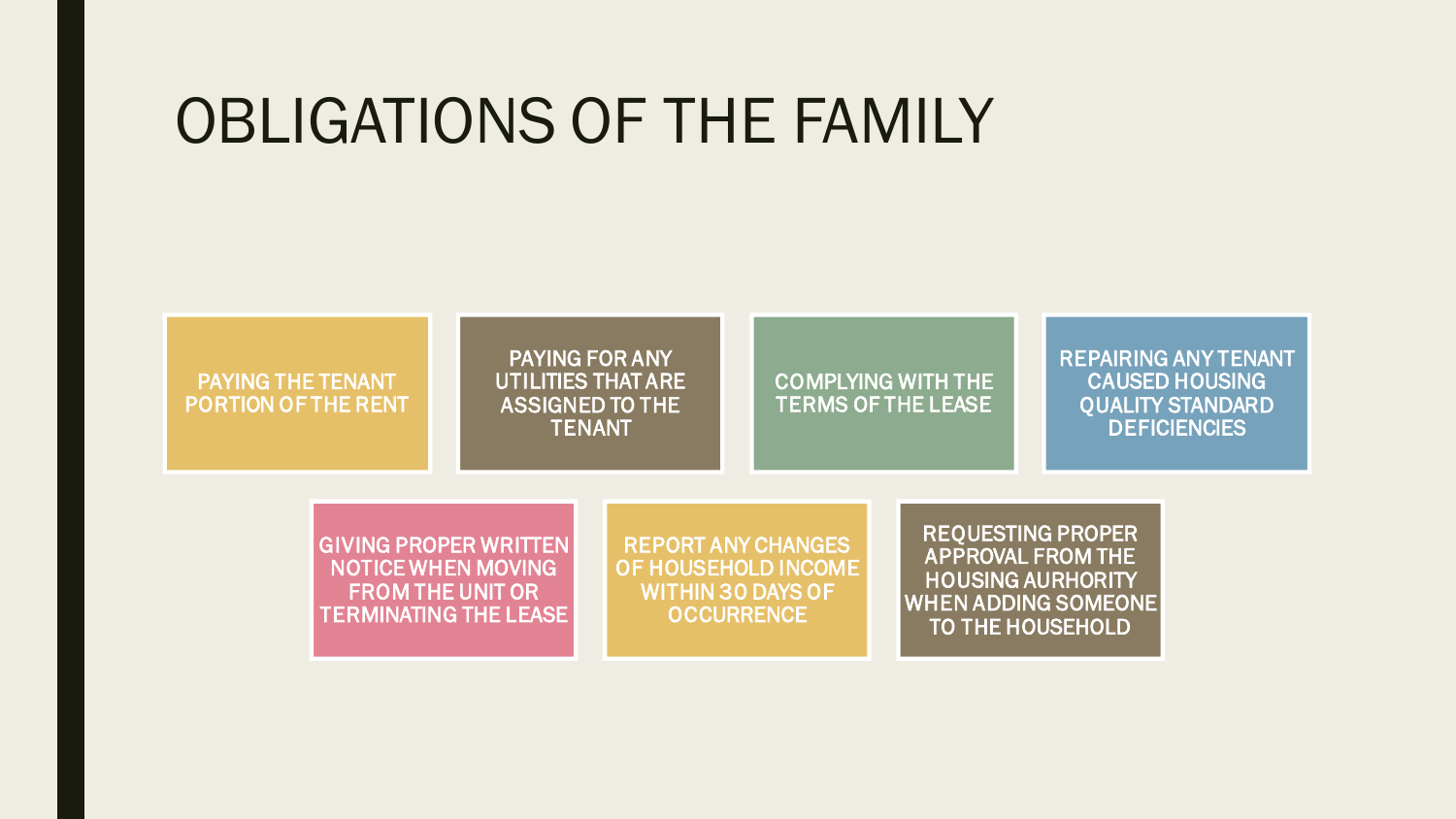### MORE...

THE FAMILY MUST SUPPLY ANY INFORMATION THAT THE HOUSNG AUTHORITY **REQUIRES TO DETERMINE** THAT THE FAMILY IS ELIGIBLE FOR THE PROGRAM.

ALL INFORMATION SUPPLIED MUST BE TRUE AND COMPLETE.

THE FAMILY MAY NOT OWN THE UNIT OR SUBLEASE THE UNIT.

THE FAMILY MAY NOT ENGAGE IN ANY DRUG RELATED OR VIOLENT CRIMINAL ACTIVITY.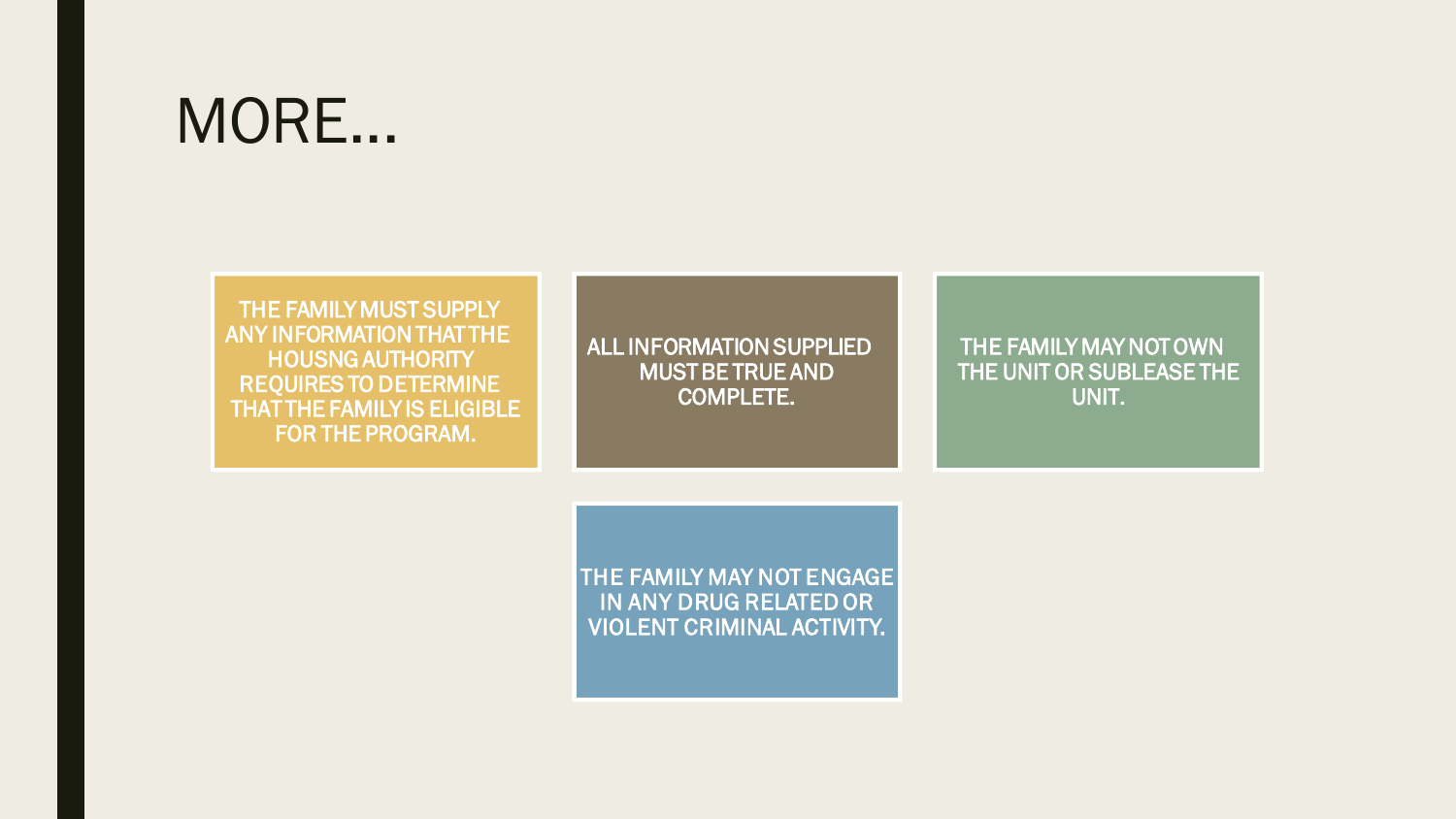### INCOME REPORTING

#### THIS PROGRAM IS INCOME BASED.

#### THE AMOUNT OF SUBSIDY A FAMILY RECEIVES IS BASED ON THE HOUSEHOLD INCOME.

#### AT THE INITIAL LEASE UP, THE FAMILY MUST PAY AT LEAST 30% BUT NOT MORE THAN 40% OF THEIR MONTHLY ADJUSTED INCOME TOWARDS RENT AND UTILITIES.

#### THE 40% CAP IS ONLY AT THE INITIAL LEASE UP AND DOES NOT APPLY FOR LEASE RENEWALS.

THE TENANT IS REQUIRED TO REPORT CHANGES OF INCOME WITHIN 30 DAYS OF OCCURRENCE.

The HOUSING ASSISTANCE PAYMENT & TENANT PORTION OF RENT MAY CHANGE BASED ON FAMILY'S CHANGES IN CIRCUMSTANCE.

YOU WILL RECEIVE A RENT CHANGE LETTER IN THE MAIL CONFIRMING THE RENT BREAKDOWN AND THE EFFECTIVE DATE.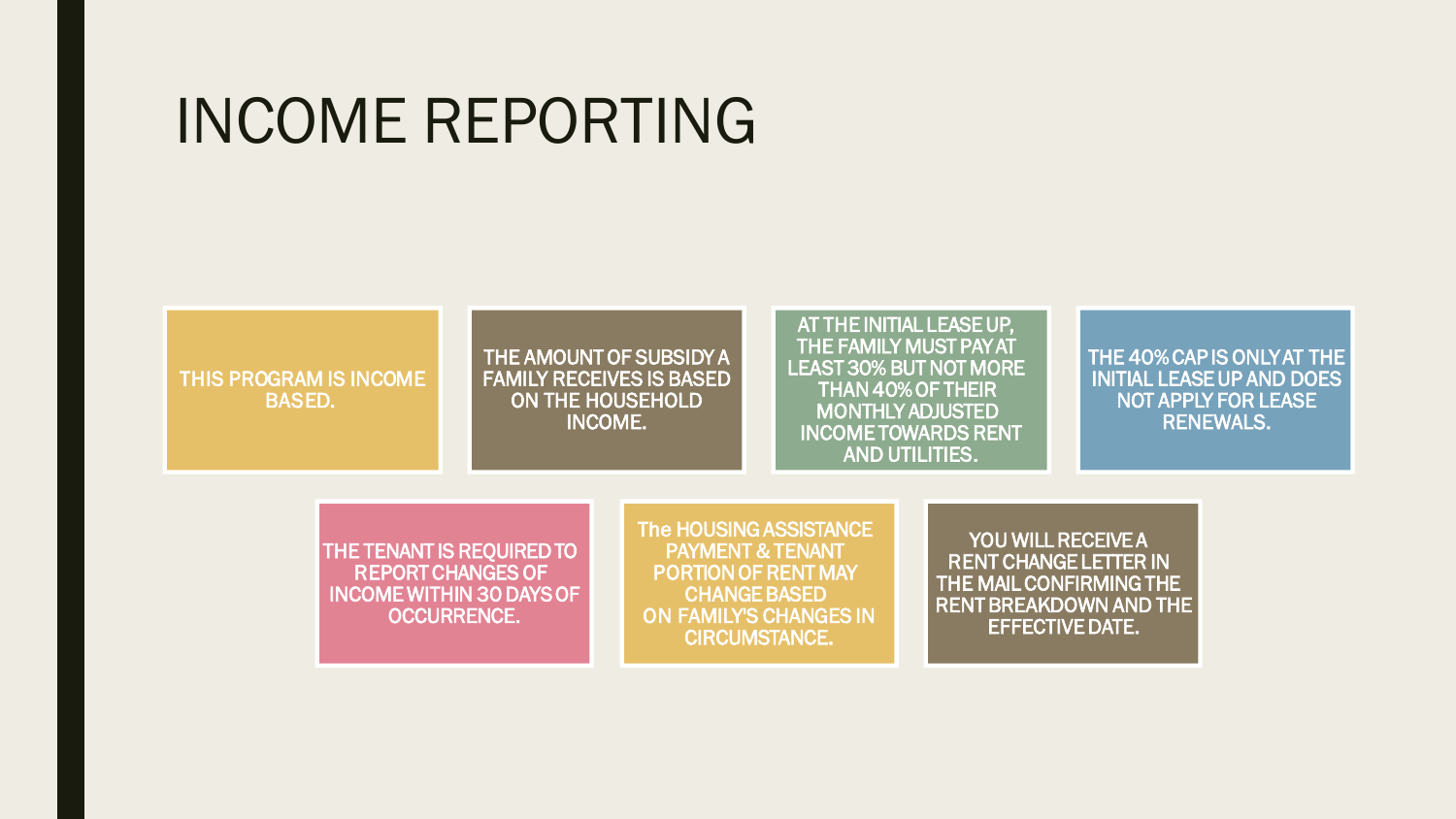### HOUSEHOLD MEMBERS, ADDITIONAL

THE HOUSING AUTHORITY REQUIRES A CRIMINAL BACKGROUND CHECK, A VERIFICATION THAT THE NEW HOUSEHOLD MEMBER IS NOT A LIFETIME REGISTERD SEX OFFENDER, NOR OWES ANY AGENCY DEBT FOR A FEDERALLY ASSISTED PROGRAM.

THE HOUSING AUTHORITY REQUIRES THE FAMILY RECEIVE PRIOR WRITTEN APPROVALBEFORE ADDING AN ADULT MEMBER AS AN OCCUPANT IN THE UNIT.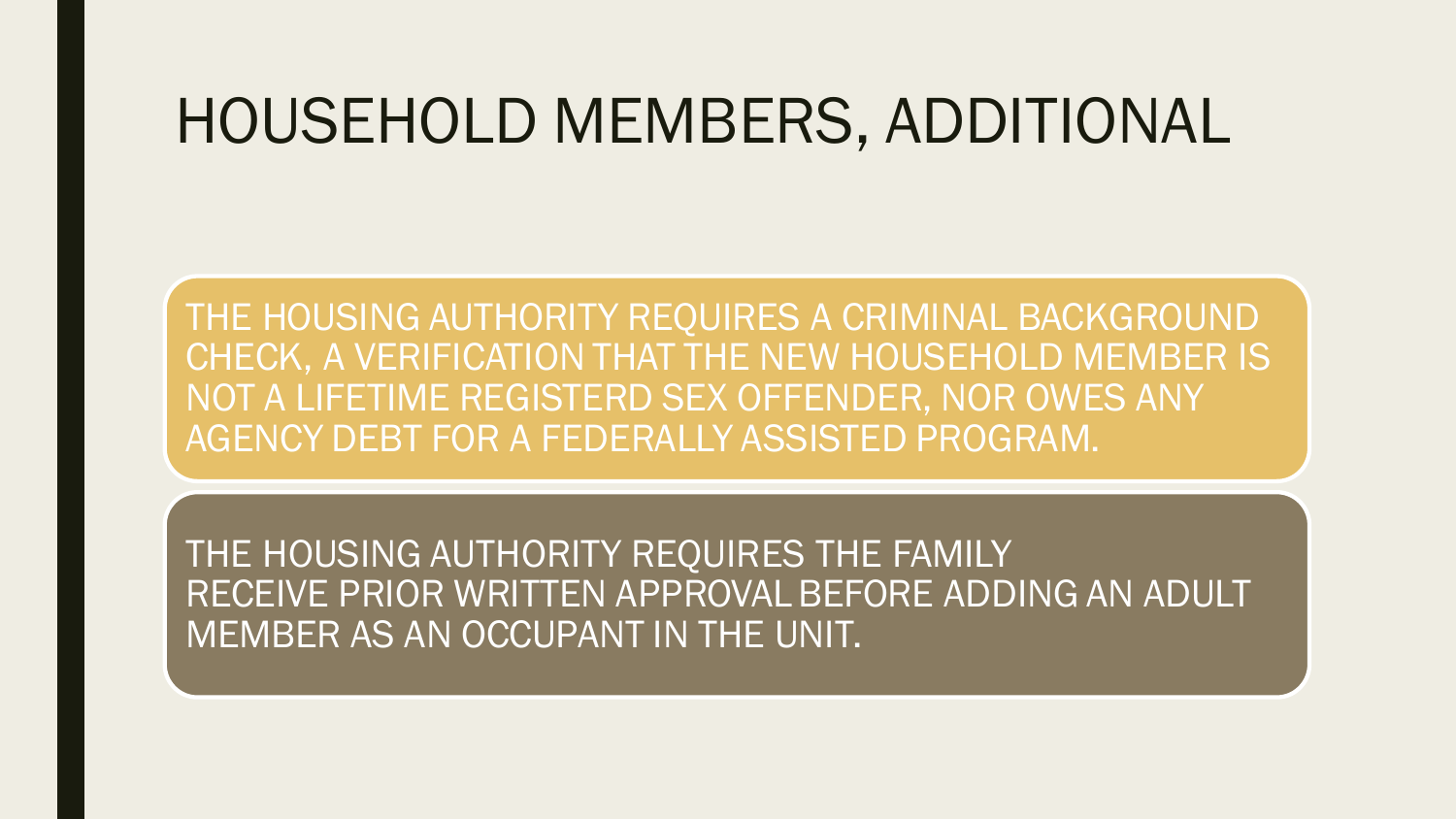### MOST FREQUENT OWNER VIOLATIONS

# 01

### ACCEPTING PAYMENT FOR A VACANT UNIT

02

FAILING TO MAINTAIN THE UNIT AT HQS REQUIREMENTS 03

ACCEPTING OR REQUIRING SIDE PAYMENTS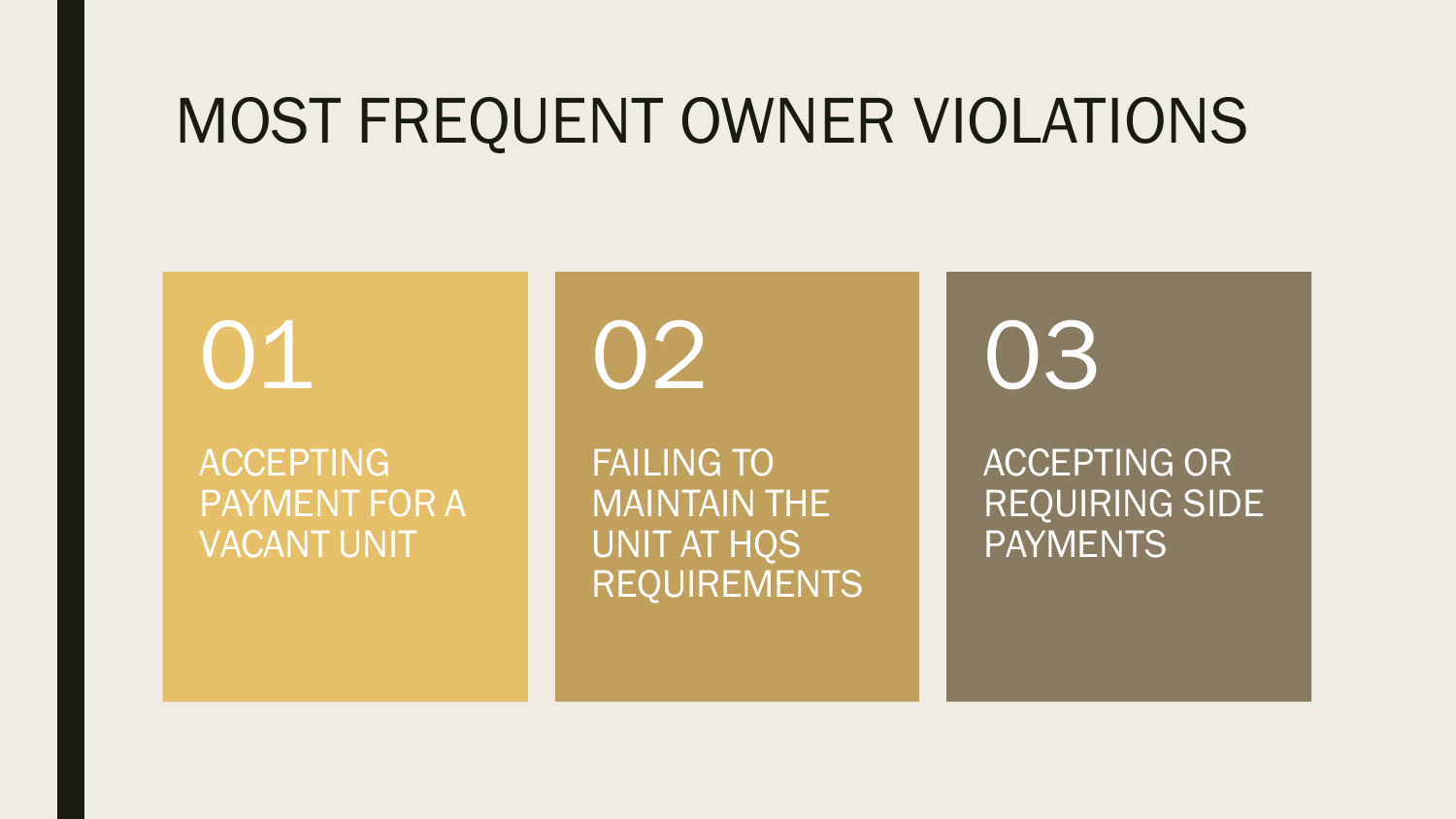### RENT INCREASE REQUESTS

AFTER THE INITIAL LEASE TERM, AN OWNER MAY REQUEST A RENT INCREASE.

ALL RENT INCREASE REQUESTS REQUIRE A 60-DAY WRITTEN NOTICE.

PLEASE BE MINDFUL OF ANY NEW YORK STATE LAWS.

THE RENT REQUEST IS SUBJECT TO APPROVAL. THE HOUSING AUTHORITY CONDUCTS A RENT REASONABLE TEST TO ENSURE THAT THE REQUESTED RENT IS REASONABLE TO OTHER COMPARABLE UNITS IN THE AREA.

**ROBA SECURITY OF**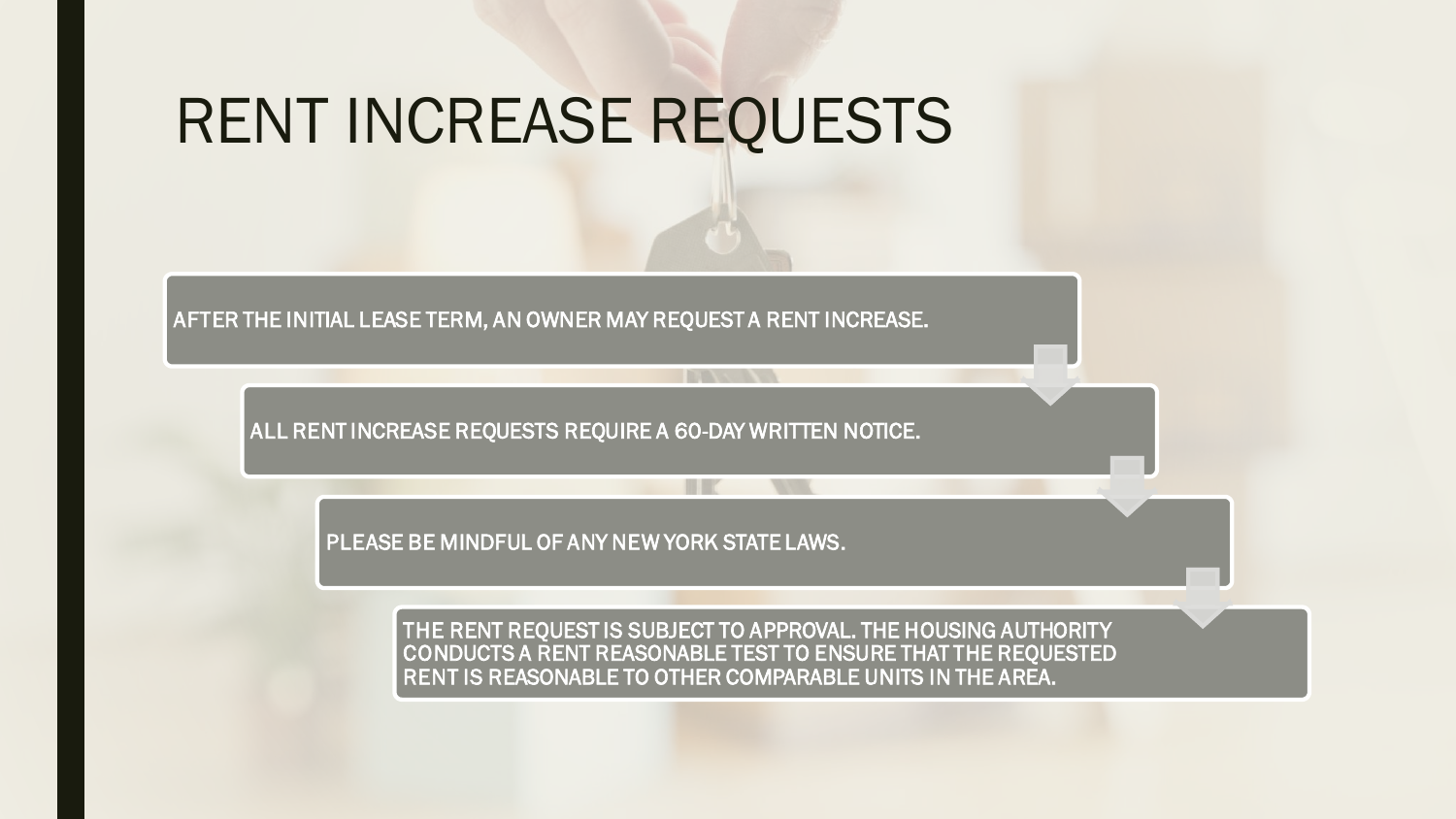### SPECIAL INSPECTIONS

TENANT OR THE LANDLORD MAY REQUEST A SPECIAL INSPECTION.

THE HOUSING AUTHORITY WILL COME OUT TO INSPECT THE UNIT TO DETERMINE IF REPAIRS ARE REQUIRED.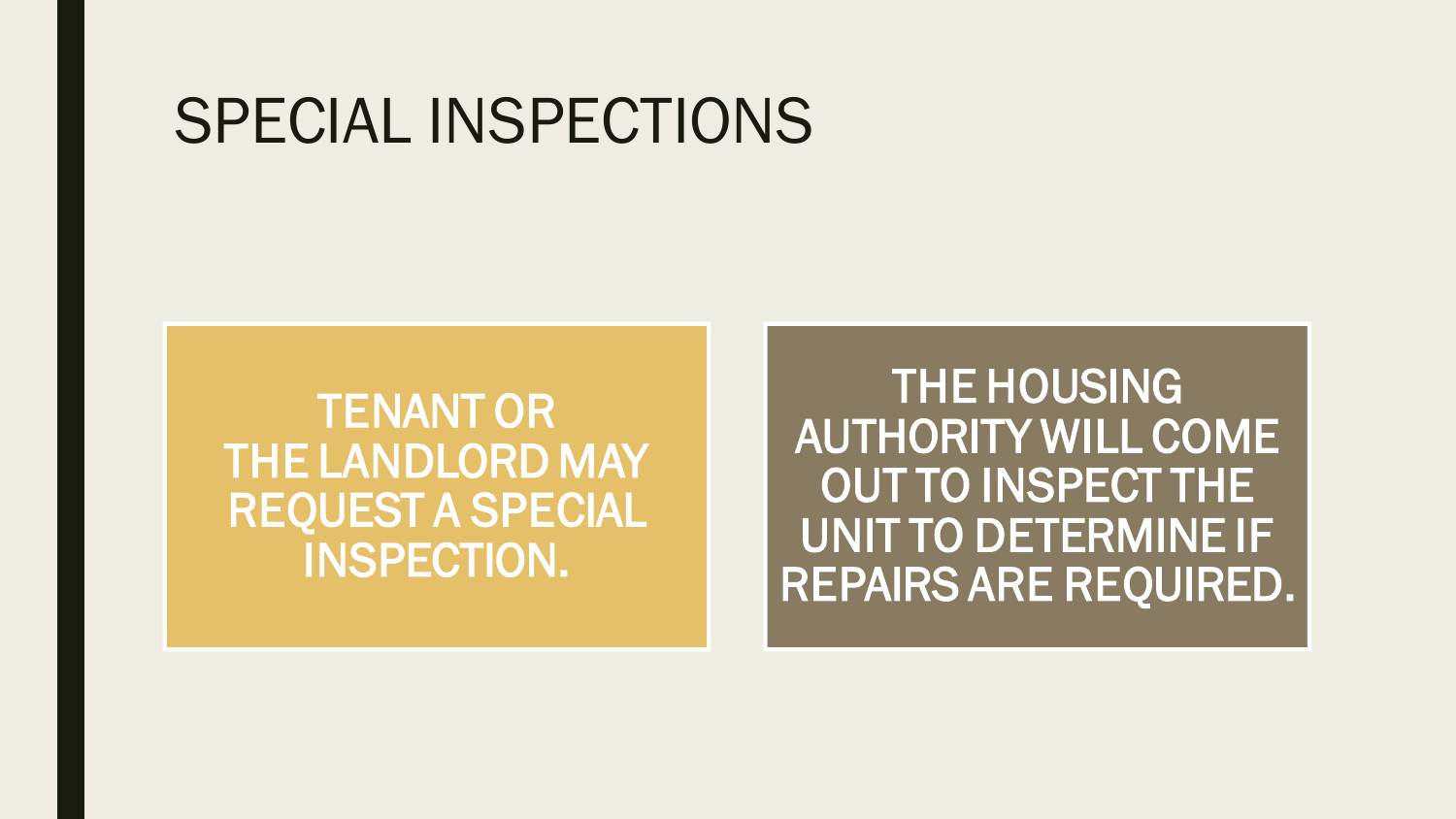### HOUSING QUALITY STANDARDS (INSPECTIONS)

HQS INSPECTIONS ARE DONE ON A BIENNIAL PLATFORM. THEY ARE CONDUCTED EVERY OTHER YEAR.

FAILURE TO COMPLY WITH INSPECTION REQUIREMENTS AND DEADLINES MAY RESULT IN THE ABATEMENT, NO PAYMENT.

IF DEFICIENCIES ARE NOT CORRECTED, HAP CONTRACT MAY BE TERMINATED.

THE TENANT IS NOT RESPONSIBLE FOR ANY HAP PAYMENTS THAT ARE ABATED FOR THE OWNER'S FAILURE TO COMPLY.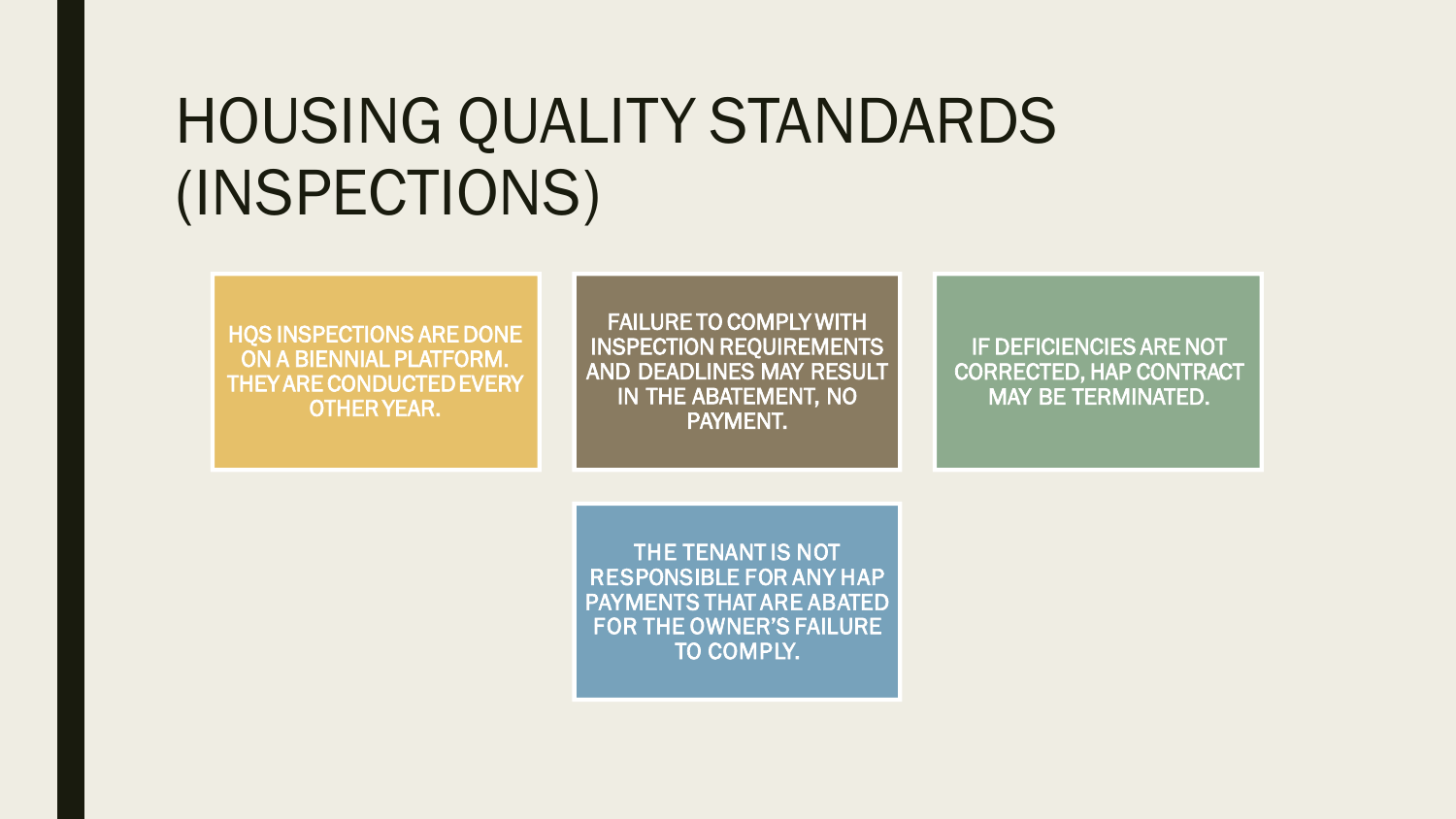## HOUSING ASSISTANCE PAYMENTS

■ HOUSING ASSISTANCE PAYMENTS COULD BE HELD IF EITHER THE TENANT OR OWNER FAIL TO COMPLY WITH PROGRAM REQUIREMENTS.

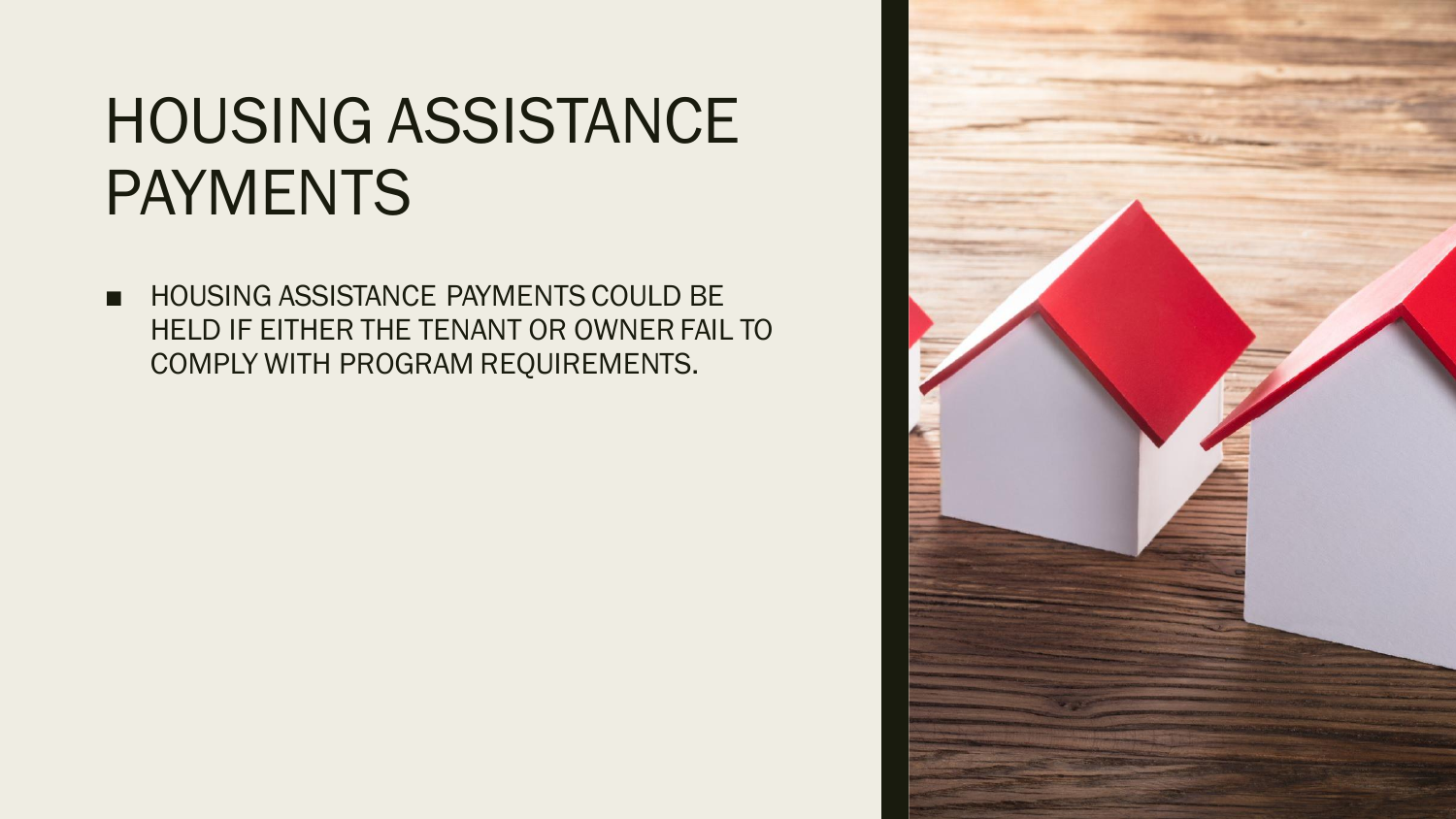# **UTILITY**

- A NEW HAP CONTRACT IS REQUIRED FOR ANY CHANGES REGARDING THE UTILITIES OR APPLIANCES.
- NO CHANGES IN UTILITY OR APPLIANCE RE-ASSIGNMENT MAY BE PUT INTO EFFECT UNLESS AGREED UPON BY THE OWNER AND THE TENANT.

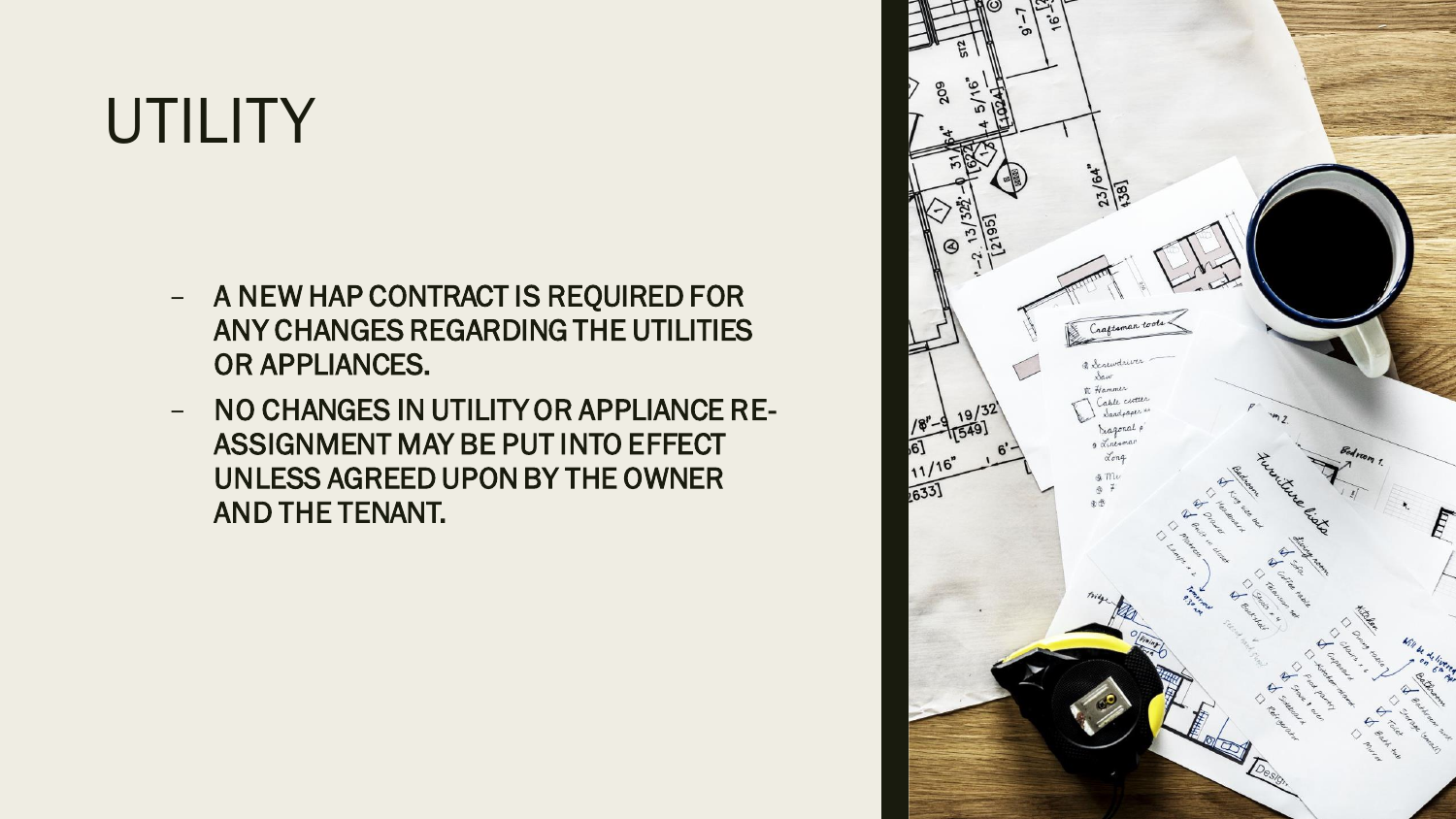# **CONTACT** INFORMATION

TOWN OF HUNTINGTON HOUSING AUTHORITY

- 1A LOWNDES AVENUE, HUNTINGTON STATION, NY 11746
- OFFICE PHONE (631) 427-6220
- OFFICE HOURS: 8AM to 4PM Monday to Friday

LANDLORDS MAY ENROLL FOR DIRECT DEPOSIT BY FOLLOWING THE ATTACHED LINK AND SUBMITTING A VOIDED CHECK.

- <https://forms.office.com/r/SBSqXL3cn1>
- FOR QUESTIONS ABOUT DIRECT DEPOSIT, PLEASE EMAIL AT FORMS@HUNTINGTONHA.ORG